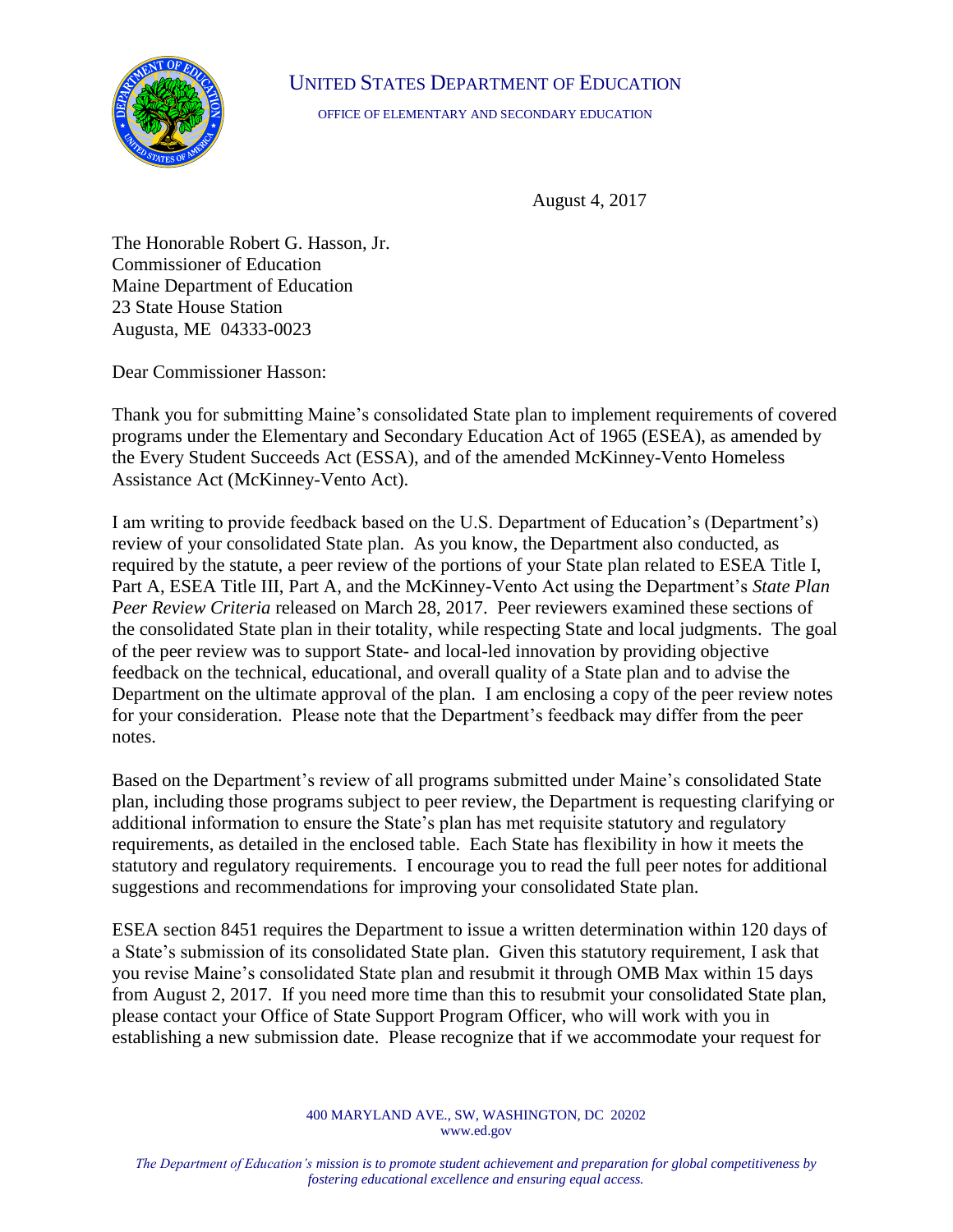Page 2 – The Honorable Robert G. Hasson, Jr.

additional time, we may be unable to issue a written determination on your plan within the 120 day review period.

Department staff are available to support Maine in addressing the items enclosed with this letter. If you have any immediate questions or need additional information, I encourage you to contact your Program Officer for the specific Department program.

Please note that the Department only reviewed information provided in Maine's consolidated State plan that was responsive to the Revised Template for the Consolidated State Plan that was issued on March 13, 2017. Each State is responsible for administering all programs included in its consolidated State plan consistent with all applicable statutory and regulatory requirements. Additionally, the Department can only review and approve complete information. If Maine indicated that any aspect of its plan may change or is still under development, Maine may include updated or additional information in its resubmission. Maine may also propose an amendment to its approved plan when additional data or information are available consistent with ESEA section  $1111(a)(6)(B)$ . The Department cannot approve incomplete details within the State plan until the State provides sufficient information.

Thank you for the important work that you and your staff are doing to support the transition to the ESSA. The Department looks forward to working with you to ensure that all children have the opportunity to reach their full potential.

Sincerely,

 $\sqrt{s}$ 

Jason Botel Acting Assistant Secretary

Enclosures

cc: Governor State Title I Director State Title II Director State Title III Director State Title IV Director State Title V Director State 21st Century Community Learning Center Director State Director for McKinney-Vento Homeless Assistance Act: Education for Homeless Children and Youths Program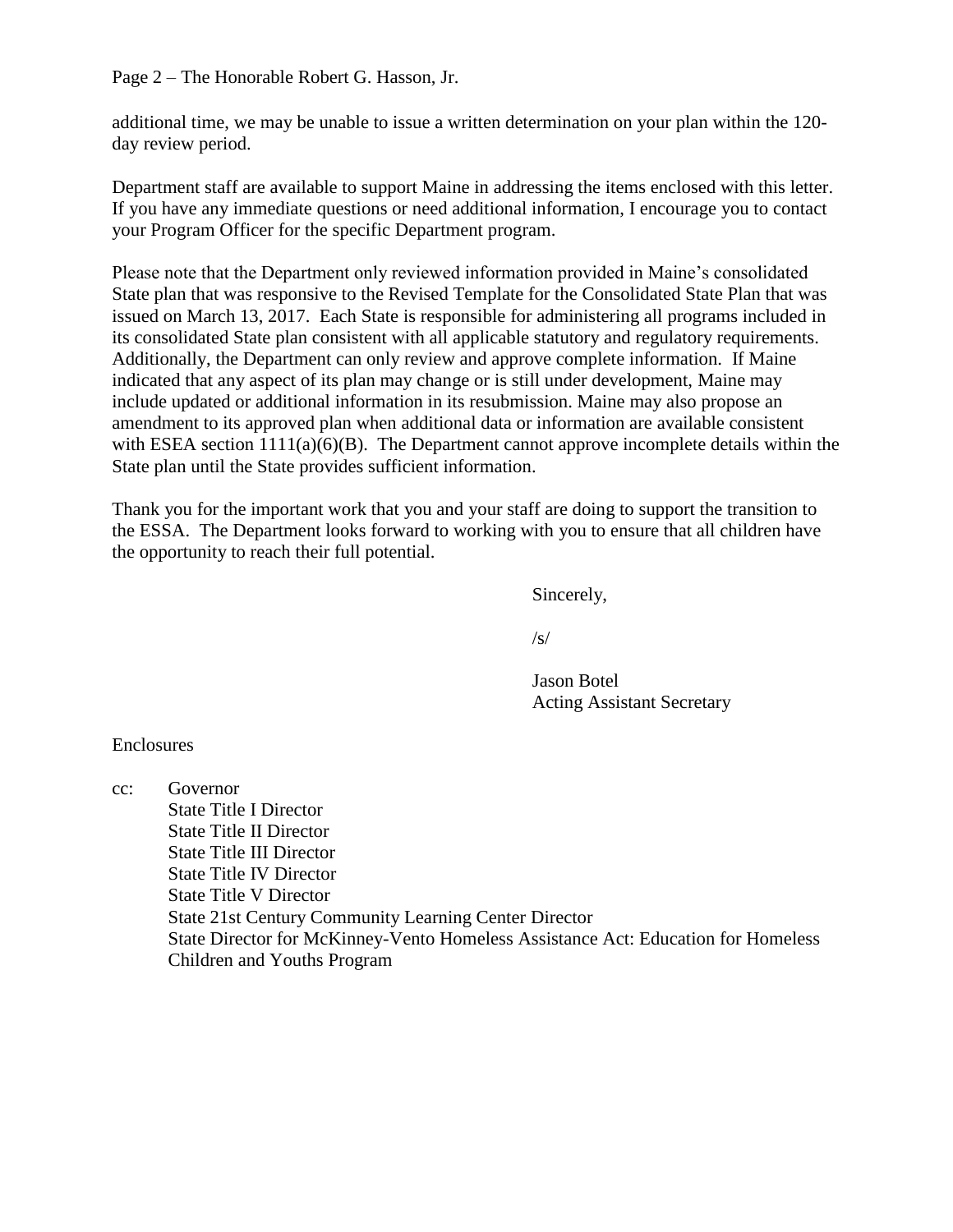## **Items That Require Additional Information or Revision in Maine's Consolidated State Plan**

| Title I, Part A: Improving Basic Programs Operated by Local Educational Agencies (LEAs) |                                                                                                           |  |
|-----------------------------------------------------------------------------------------|-----------------------------------------------------------------------------------------------------------|--|
| A.4.iii.c.1: English Language                                                           | The ESEA requires a State to identify and describe an ambitious long-term goal and                        |  |
| Proficiency Long-term Goals                                                             | measurements of interim progress for English learners for increases in the percentage of such             |  |
|                                                                                         | students making progress in achieving English language proficiency (i.e., as distinct from the            |  |
|                                                                                         | percentage of such students in achieving English language proficiency) within a State-determined          |  |
|                                                                                         | timeline. In its State plan, MDE provides a long-term goal and measurements of interim progress           |  |
|                                                                                         | but, in certain sections of its State plan, refers to the percentage of English learners <i>achieving</i> |  |
|                                                                                         | English language proficiency as opposed to the percentage of English learners making progress in          |  |
|                                                                                         | achieving English language proficiency. Because MDE is inconsistent in how it describes a long-           |  |
|                                                                                         | term goal and measurements of interim progress for English learner progress in achieving English          |  |
|                                                                                         | language proficiency, it is unclear whether the State meets the statutory requirements.                   |  |
| A.4.iv.b: Other Academic                                                                | The ESEA requires a State to describe an indicator for elementary and secondary schools that are          |  |
| Indicator for Elementary and                                                            | not high schools (i.e., the Other Academic indicator) that annually measures the performance of           |  |
| Secondary Schools that are Not                                                          | all students and separately for each subgroup of students. Because MDE's description of its               |  |
| <b>High Schools</b>                                                                     | proposed Other Academic indicator does not describe it will calculate this indicator for schools          |  |
|                                                                                         | and for subgroups of students, it is unclear if the statutory requirements are met.                       |  |
| A.4.iv.d: Progress in Achieving                                                         | The ESEA requires that each State establish and describe a Progress in Achieving English                  |  |
| <b>English Language Proficiency</b>                                                     | Language Proficiency indicator that is measured at the school level. MDE describes how it will            |  |
| Indicator                                                                               | measure progress in achieving English language proficiency at the student level. However,                 |  |
|                                                                                         | because MDE does not describe how that information is combined to create a measure for each               |  |
|                                                                                         | school in the State, it has not fully described the Progress in Achieving English Language                |  |
|                                                                                         | Proficiency indicator.                                                                                    |  |
| A.4.v.b: Weighting of Indicators                                                        | The ESEA requires a State to describe the weighting of each indicator in its system of annual             |  |
|                                                                                         | meaningful differentiation, including that the Academic Achievement, Other Academic,                      |  |
|                                                                                         | Graduation Rate, and Progress in Achieving English Language Proficiency indicators each                   |  |
|                                                                                         | receive substantial weight individually; and that those indicators receive, in the aggregate, much        |  |
|                                                                                         | greater weight than the School Quality or Student Success indicator(s), in the aggregate. Because         |  |
|                                                                                         | MDE does not describe how it will adjust the weighting for schools for which an indicator cannot          |  |
|                                                                                         | be calculated due to the minimum number of students, it is unclear whether MDE meets the                  |  |
|                                                                                         | statutory requirements.                                                                                   |  |
| A.4.vi.e: Targeted Support and                                                          | The ESEA requires a State to describe in its State plan its methodology for annually identifying          |  |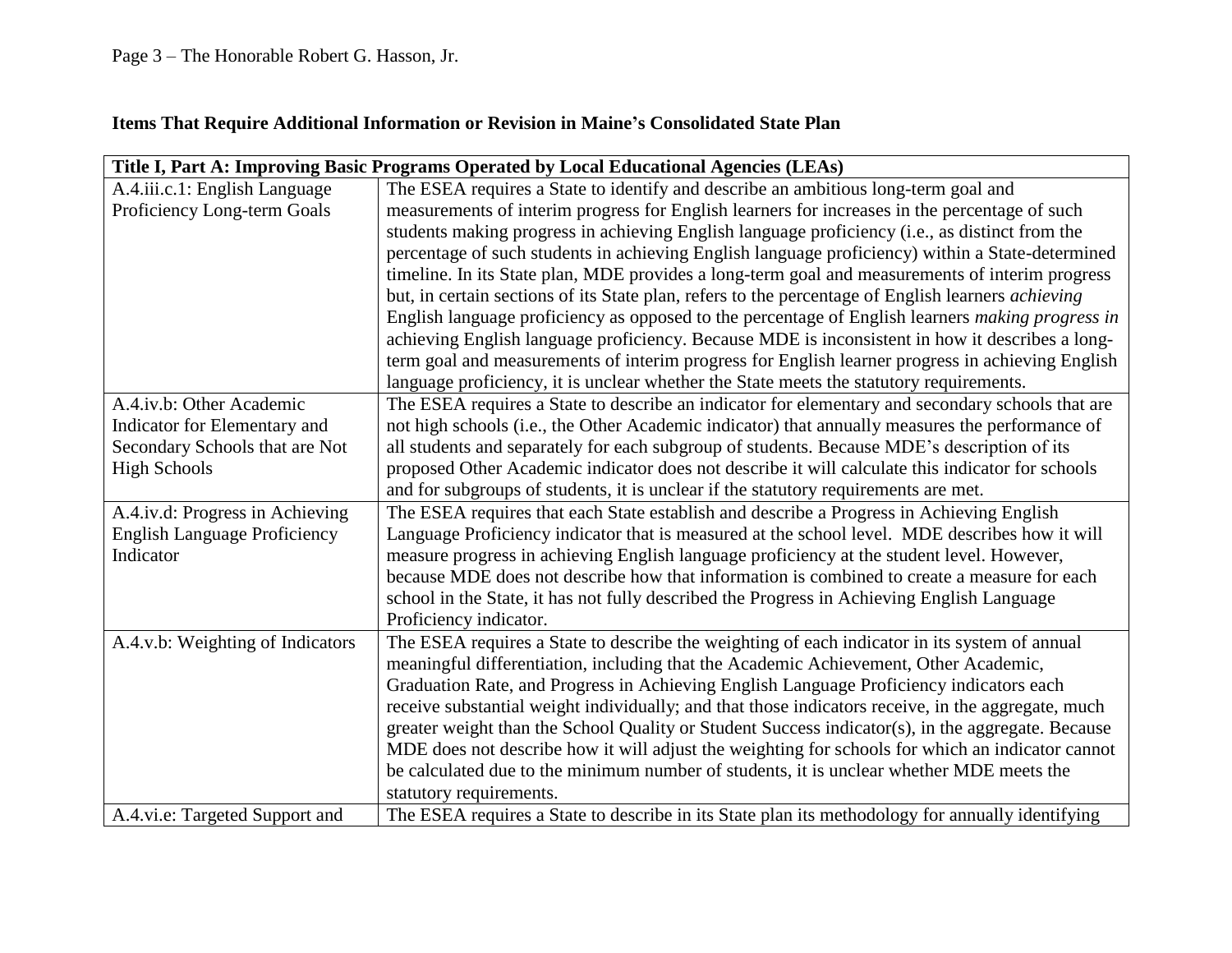| Improvement Schools-<br>"Consistently Underperforming"<br>Subgroups                          | schools with one or more consistently underperforming subgroups, as determined by the State, if<br>any, based on all indicators in the statewide system of annual meaningful differentiation. MDE's<br>State plan does not describe its methodology, based on all indicators in the statewide system of<br>annual meaningful differentiation, to identify schools with one or more "consistently<br>underperforming" subgroups of students, nor does it include its definition of "consistently"<br>underperforming."                                                                                                                                                                                                                                                                                                                                                                                    |
|----------------------------------------------------------------------------------------------|----------------------------------------------------------------------------------------------------------------------------------------------------------------------------------------------------------------------------------------------------------------------------------------------------------------------------------------------------------------------------------------------------------------------------------------------------------------------------------------------------------------------------------------------------------------------------------------------------------------------------------------------------------------------------------------------------------------------------------------------------------------------------------------------------------------------------------------------------------------------------------------------------------|
| A.4.vi.f: Targeted Support and<br>Improvement Schools-<br><b>Additional Targeted Support</b> | The ESEA requires a State to describe its methodology for identifying additional targeted support<br>schools in which the performance of any subgroup of students, on its own, would lead to<br>identification as a comprehensive support and improvement school under ESEA section<br>$1111(c)(4)(D)(i)(I)$ using the State's methodology under ESEA section $1111(c)(4)(D)$ (i.e., the<br>State's methodology for identifying for comprehensive support and improvement the lowest-<br>performing five percent of Title I school). MDE has not described its methodology for identifying<br>these schools, nor has it specified whether the methodology identifies these schools from among<br>all public schools in the State or from among only the schools identified as schools with one or<br>more consistently underperforming subgroups (either of which is permissible) and the frequency      |
| A.5: Disproportionate Rates of<br><b>Access to Educators</b>                                 | with which the State will identify such schools.<br>Although MDE describes certain disproportionate rates of access to teachers for all schools,<br>$\bullet$<br>MDE does not specifically address ineffective teachers or schools assisted under Title I, Part<br>A. The ESEA requires that MDE describe the extent, if any, that low-income children<br>enrolled in schools assisted under Title I, Part A are served at disproportionate rates by<br>ineffective, out-of-field, or inexperienced teachers.<br>The ESEA requires a State to describe the measures it will use to evaluate and publicly report<br>its progress with respect to how low-income and minority children are not served at<br>disproportionate rates by ineffective, out-of-field, and inexperienced teachers.                                                                                                               |
| A.6: School Conditions                                                                       | Although MDE lists several strategies on school conditions in its State plan, MDE does not<br>specifically address how it will support schools receiving assistance under Title I, Part A to<br>improve school conditions for student learning and support LEAs in reducing incidences of<br>bullying and harassment, overuse of discipline practices that remove students from the classroom,<br>and use of aversive behavioral interventions that compromise student health and safety. The<br>ESEA requires a State to describe how it will: (1) support LEAs receiving assistance under Title<br>I, Part A to improve school conditions for student learning; and (2) support LEAs in reducing<br>incidences of bullying and harassment, overuse of discipline practices that remove students from<br>the classroom, and use of aversive behavioral interventions that compromise student health and |